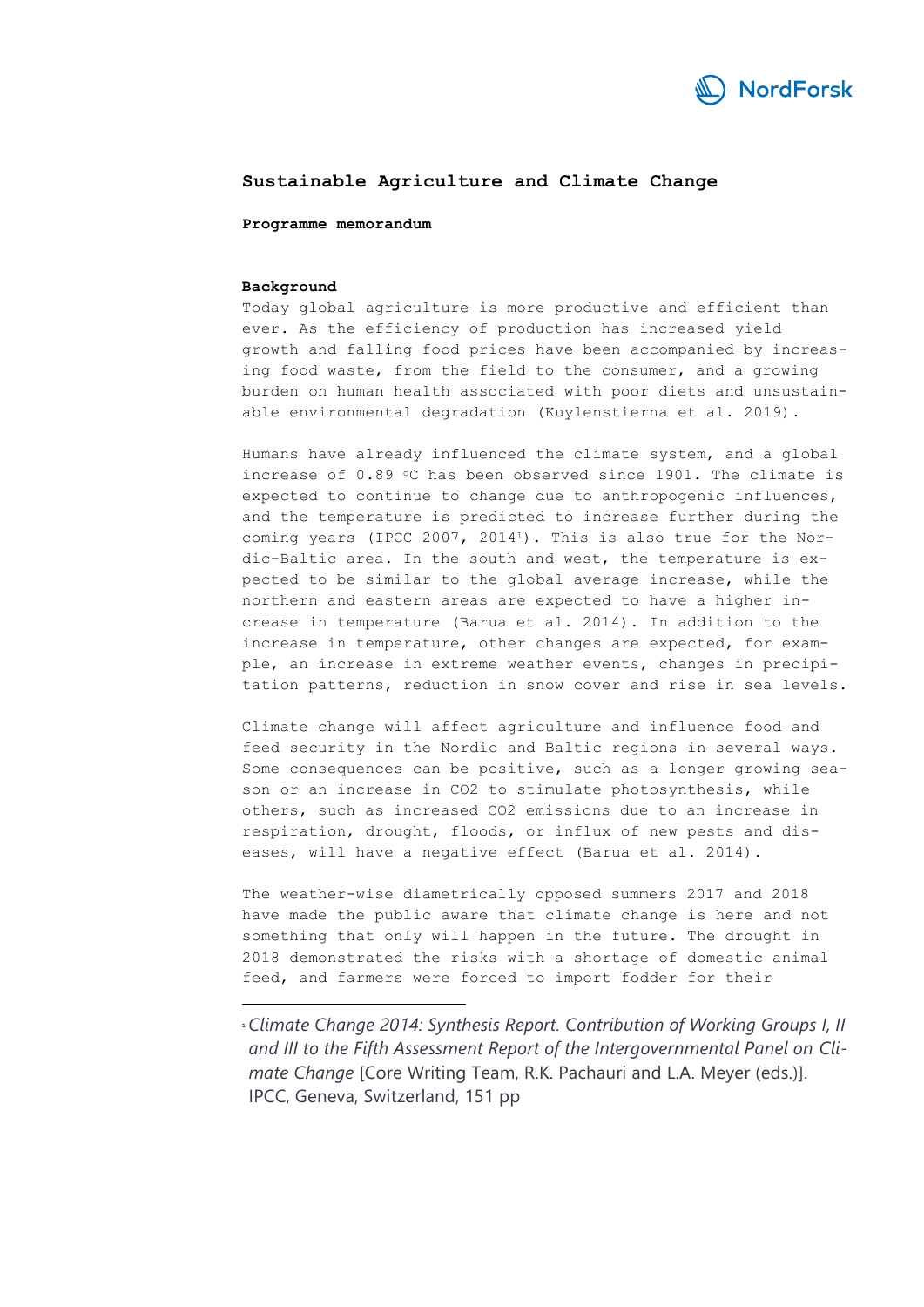

animals. However, the feed shortage occurred all over Europe, which resulted in the import of animal fodder of substandard quality and with the increased risk of carrying plant and animal diseases and new weeds.

The consumer demands are expected to change, resulting in an increased demand for locally produced plant-based protein and, consequently, increased demand for crops like beans, peas, and quinoa. Climate change and the diversified market demand is a worldwide trend. To meet the consumer demands, it is also important to consider the profitability within the agricultural sector.

In addition, demands for efficient, healthy, safe and diverse food production, there is also a need to limit the environmental footprint of agriculture itself and minimise the production of greenhouse gasses, thus mitigating climate change. Carbon storage in plants and soil is a cost-effective climate action, which also can benefit biodiversity.

Also, sustainable agriculture demands living farmland and soil. There are research needs on alternative cropping systems: notilling systems, growing perennial crops, cover crops, intercropping, or mixtures of varieties/plant genotypes. In addition, overuse and inappropriate crop rotation may damage fertile soils. The question is how this can be done efficiently and sustainably in order to overcome rapid changes in the climate, satisfy demands for climate change mitigation, and uphold the quantity and quality of food production.

# **The Nordic Council of Ministers´ Vision 2030**

The Vison 2030 heads towards developing the Nordic region as the most sustainable and integrated region in the world in 2030. [The](https://www.norden.org/no/node/48481)  [action plan](https://www.norden.org/no/node/48481) (2021-2024) describes how the Nordic Council of Ministers will work to achieve the objectives of the vision through a series of initiatives linked to the vision's three strategic priorities; a green Nordic Region, a competitive Nordic Region, and a socially sustainable Nordic Region. The most relevant area is *A green Nordic region*, where the countries will work together to promote a green transition of their societies and towards carbon neutrality and a sustainable circular and bio-based economy. This is established in the Action plan, objective 2:

-further develop nature-based solutions for biodiversity and the climate. This involves working with solutions that increase and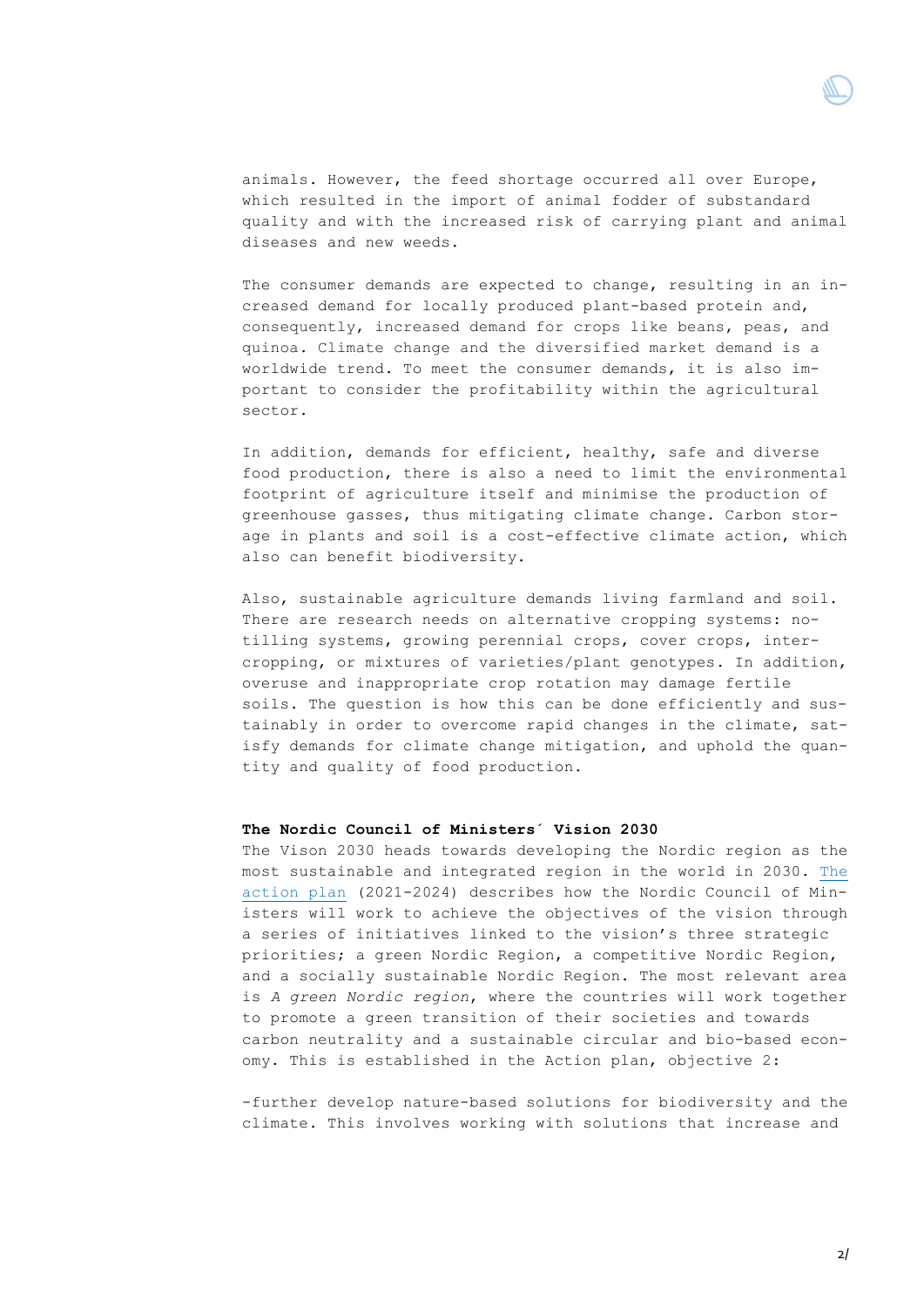#### maintain land and sea-based carbon sinks;

-increase efforts to develop food and feed crops that are more resistant to extreme weather and climate change.

Nordic and Baltic countries are rich in various biomass sources and have a long tradition of businesses operating in the traditional sectors utilising biological resources and generating financial growth. As a vital part of the strategy the Nordic and Baltic countries will join forces to be in the forefront of the green transition and the mitigation of climate change through carbon neutrality and sustainable bioeconomy. This is established in the [Nordic Bioeconomy Panel under the Nordic Council](https://norden.diva-portal.org/smash/get/diva2:1222743/FULLTEXT01.pdf)  [of Ministries](https://norden.diva-portal.org/smash/get/diva2:1222743/FULLTEXT01.pdf) as a driver for economic growth and green transition in rural areas.

### **Overarching aims and the thematic framework of the Programme**

The aim of the Sustainable Agriculture and Climate Change programme is to promote cooperation between the knowledge communities in the participating countries and to enhance opportunities and address challenges relating to sustainable agriculture. The main objectives of the programme are to strengthen research collaboration between the participating countries and to fund excellent research with impact within and beyond academia. The programme seeks to develop research networks in the region to produce innovative analyses and methods and essential knowledge for successful implementation. The programme aims at interdisciplinary projects that combine disciplines, which rarely collaborate, or that pursue an original research question that demands the exact combination of competencies from different disciplines proposed in the application. Also, the programme strives to support the next generation of researchers and their mobility.

The funding institutions have identified four thematic areas of the Programme:

*1. Plants adapted for future Nordic and Baltic conditions*  There is a need for research on topics of relevance for food security and climate change adaptation, such as research on the effects of projected climate change on physiology, yield (productivity), and resistance of plants to multiple abiotic (e.g. extreme temperatures, drought, waterlogging) and biotic (e.g. pathogens and pests) stress factors. In addition, research on the impacts of genotype (including root system and microbiome) and environmental conditions and their interactive effects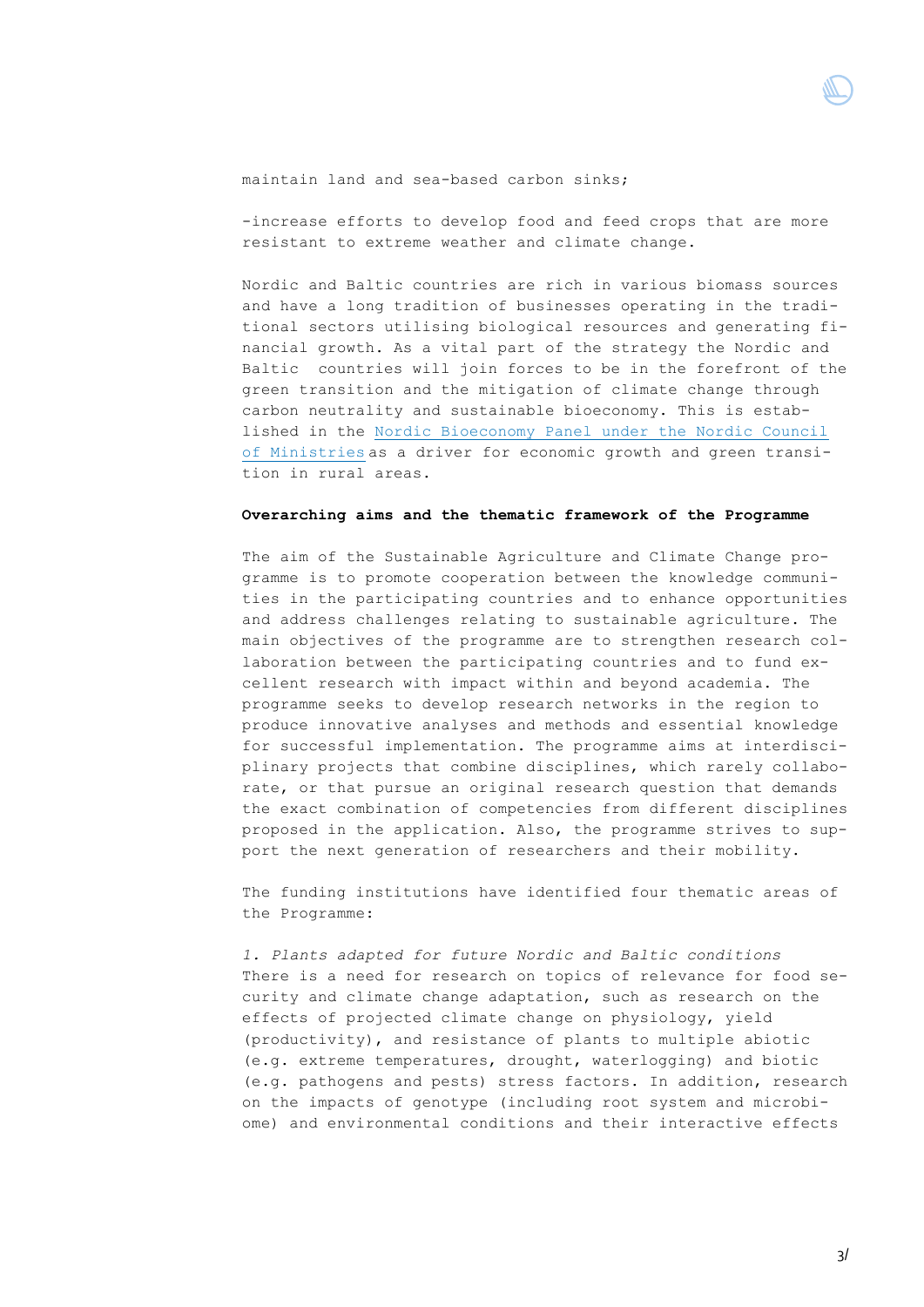

on yields and the resistance of plants is needed to identify suitable genotypes adapted to climate change.

*2. Increased local and regional protein production for food and feed*

Locally grown protein would be needed for sustainable food and feed security. There is a need for suitable cultivars adapted for northern growing conditions to increase the production of protein. There is also a need for research on agronomic practices, including their environmental benefits and potential risks for pests and diseases. The success of increasing production in a sustainable way will be determined by our capacity to adapt and implement digital farming tools. Digital research that can help farmers to meet their needs can be categorised into three categories 1) Data standardisation/access, 2) Decision support tools, 3) Digital-based solutions (precision farming).

# *3. Plants and soil as a carbon sink*

More research is needed to find out which measures are - from the point of view of climate change mitigation - the most costand resource-efficient ways to sequester and store carbon in plants (e.g. cover and perennial crops) and soil without increasing the harmful impact on the environment. Research on plant and soil interactions and the role of microbial biodiversity on the ecosystem carbon balance is crucial for determining the best possible agronomic practices and policy tools that ensure sustainable agriculture in the changing climate.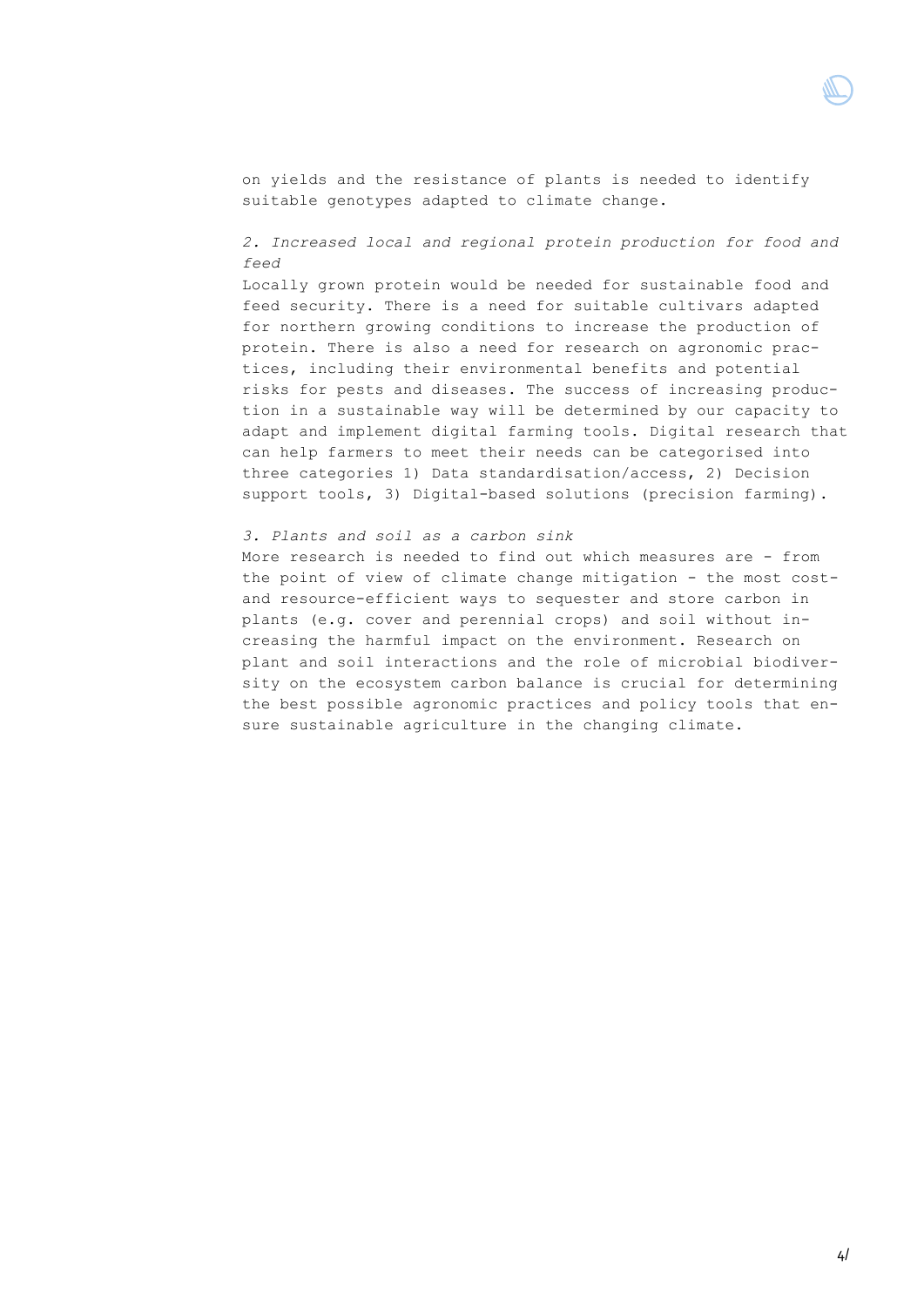4. *Transformation towards climate-smart and profitable local and regional agriculture* Adaptation to climate change always takes place within a wider societal, institutional and policy context, and agriculture is no exception. New, sustainable agronomic practices need to be supported by changes in this operational context. Research-based evidence for transformational change is needed. There is a need to modify agricultural policies and incentives so that the profitability and social sustainability of Nordic and Baltic agriculture, as well as security of supply, drive change towards climate-smart agriculture.

## **The added value of research cooperation**

The cooperation and networking can lead to substantial added value for the participating countries. There are similarities across the borders regarding food culture, crops, plant diseases and pests, soils and climate-photoperiod and the small size of the Nordic and Baltic markets. The Nordic countries, Estonia and Lithuania can make much progress in sustainable agriculture by pooling scientific and financial resources and sharing infrastructures.

The cooperation will not only contribute to the regional added value but also enable Nordic, Estonian and Lithuanian researchers and users of the research to align with the international state of the art and build networks and capacities they can utilize in the European arenas as Horizon Europe and the coming mission on soil health and food, European Partnerships and the Joint Programming Initiative on Agriculture, Food Security and Climate Change (FAC-CE-JPI). This, in turn, could improve researchers' performance on the European and international levels.

#### **International alignment**

The EU has adopted ambitious targets for agriculture as a part of the European Green Deal. At the heart of the Green Deal, the Farm to Fork and the Biodiversity strategies point to a new and better balance of nature, food systems and biodiversity. The Farm to Fork Strategy aims to make food systems fair, healthy and environmentally friendly.

#### **Programme activities**

The Programme encourages the projects to recruit early career researchers and create networks where both junior and senior researchers are engaged.